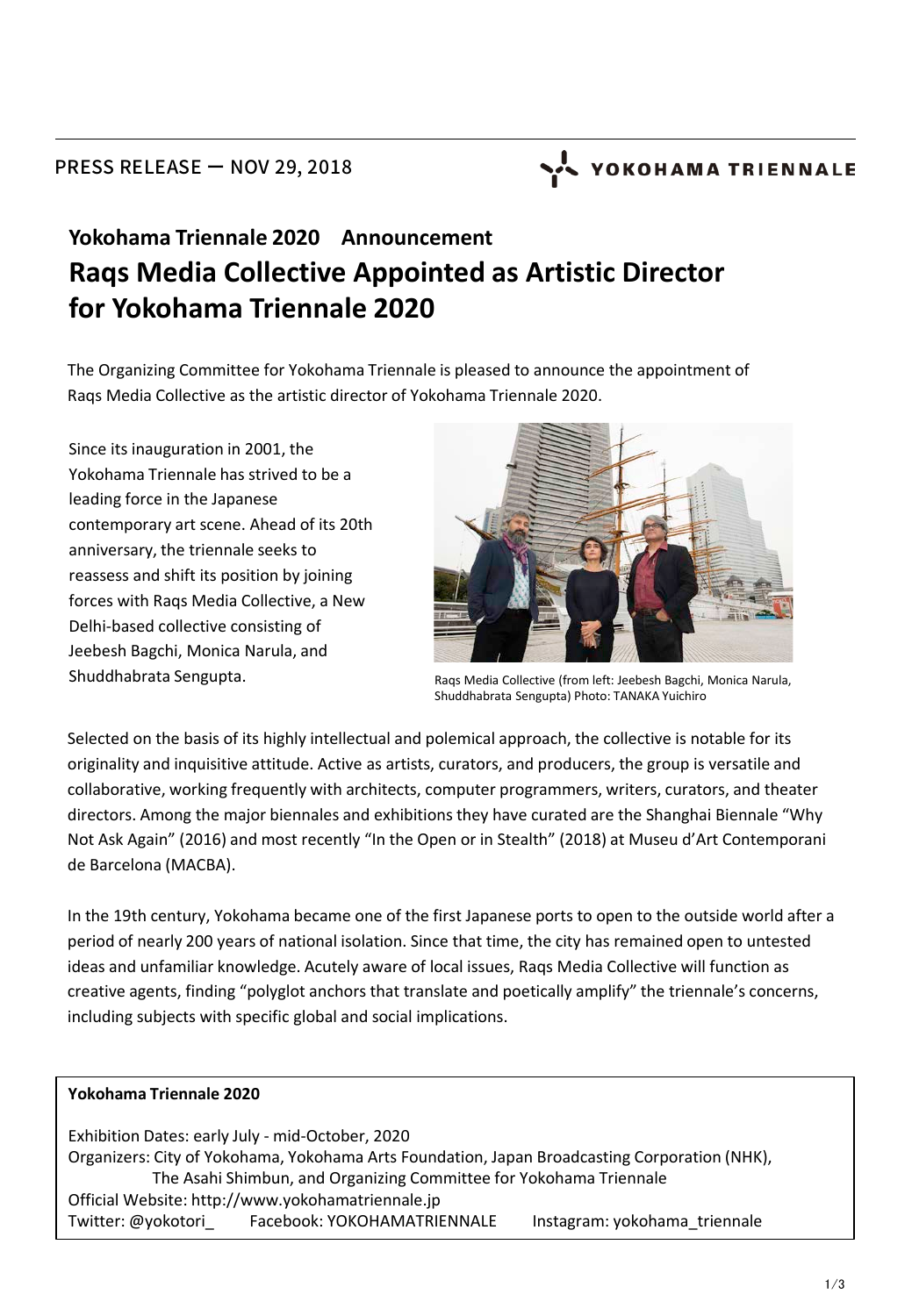### PRESS RELEASE ー NOV 29, 2018

YOKOHAMA TRIENNALE

#### **Selecting an Artistic Director**

Asada Akira Chairperson of the Artistic Director Selection Committee for the 7th Yokohama Triennale

It is with great pleasure that we announce the appointment of Raqs Media Collective as the Artistic Director of Yokohama Triennale 2020. The selection process, which began with a shortlist of prospects based on a number of recommendations and concluded with an interview, provided the committee with an opportunity to discuss what the triennale could be in 2020 and to choose a director with the vision and capacity to realize a project with artistic and social importance.

The shortlist consisted of leading figures from the global art scene and professionals of a very high caliber. However, the proposal submitted by the Delhi-based Raqs Media Collective was decidedly different. Whereas the other candidates were concerned with "trendy" concepts related to today's most urgent issues, the Raqs Media Collective drew on sources such as a book by a British anthropologist dealing with a day laborer in Yokohama who was well-versed in the philosophy of Gilles Deleuze and Félix Guattari. These sources seemed promising as a means of developing and expanding the concepts that are needed to shape the project. Raqs Media Collective was selected due to our belief that their experience as artists in a variety of places, including Japan, and their proven ability and flexibility as curators would lead to the realization of a truly unique triennale.

Among many other issues, the committee discussed the fact that most domestic art festivals have been dominated by Japanese male directors. And as it happened, we settled on an Indian collective of mixed gender. It is my belief that the appointment of Raqs Media Collective will not only serve as an inspiration for the Yokohama Triennale, but also for the Japanese art scene as a whole. With this in mind, one might say that the triennale's new direction began with the selection process. It is our hope that, like a plant growing and extending its roots, Yokohama Triennale 2020 will transcend a superficial type of globalism and mature into a genuinely international art festival.

#### **Artistic Director Selection Committee for the 7th Yokohama Triennale** (in alphabetical order)

| ASADA Akira                                                                                            | (Chairperson)                                                                        |
|--------------------------------------------------------------------------------------------------------|--------------------------------------------------------------------------------------|
|                                                                                                        | Critic / Director, Graduate School Academic Research Center, Kyoto University of Art |
|                                                                                                        | and Design                                                                           |
| KURAYA Mika                                                                                            | Chief Curator, Department of Programs Development, The National Museum of Modern     |
|                                                                                                        | Art, Tokyo                                                                           |
| OSAKA Eriko                                                                                            | Director, Yokohama Museum of Art / Executive Chairperson, Organizing Committee for   |
|                                                                                                        | Yokohama Triennale                                                                   |
|                                                                                                        | SAWARAGI Noi Art Critic / Professor, Tama Art University                             |
| WASHIDA Kiyokazu Philosopher / President, Kyoto City University of Arts / Director, sendai mediatheque |                                                                                      |

#### **The Selection Process**

The selection process was conducted in two stages. First, the Selection Committee compiled a shortlist from the 21 candidates that were nominated by the 14-member Recommendation Committee. Next, the committee interviewed the candidates and selected the Raqs Media Collective as the finalist. The Organizing Committee accepted this decision and the chairperson officially appointed the collective as artistic director.